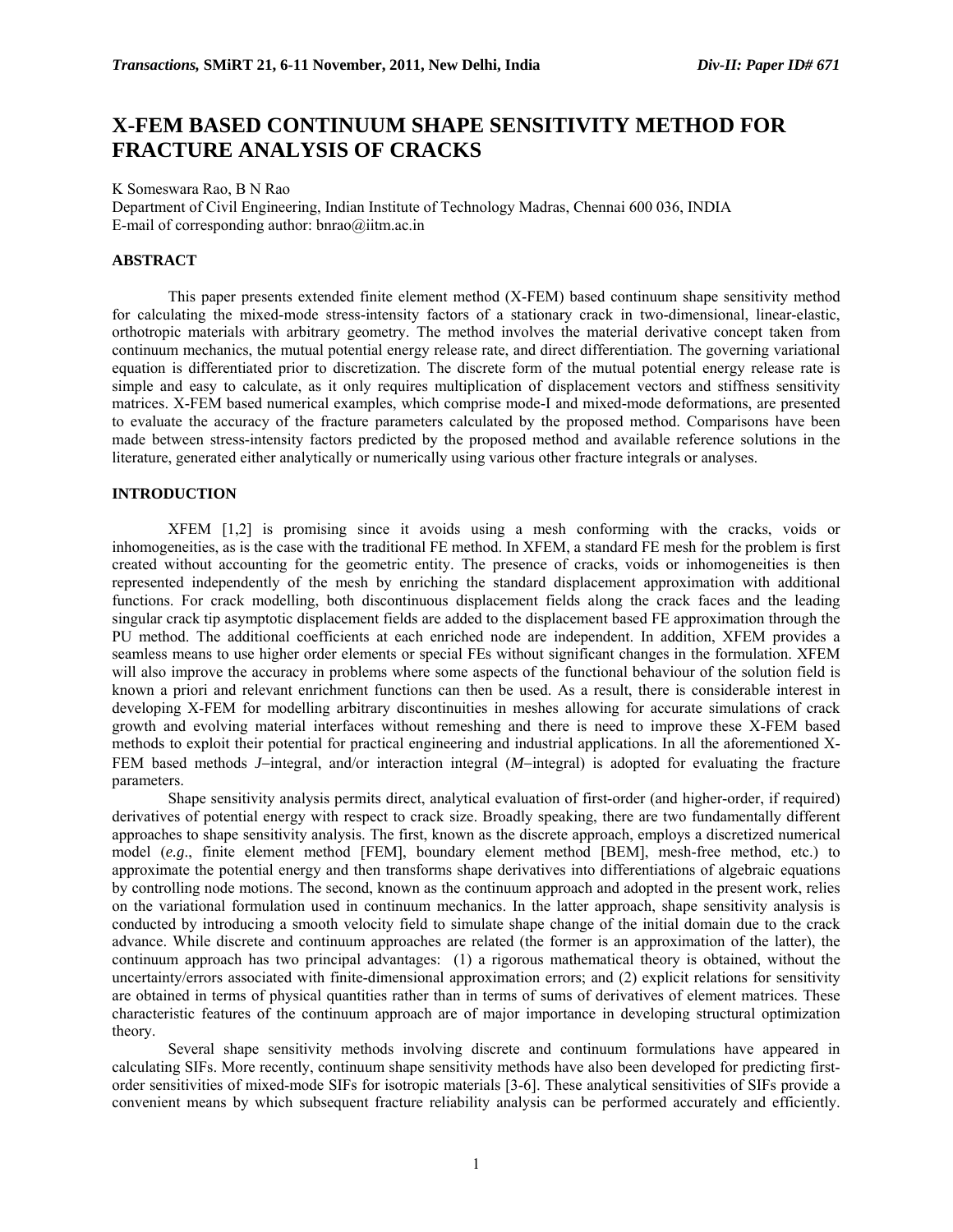However, all of the aforementioned shape sensitivity methods are developed in conjunction with FEM and BEM. There is considerable interest in developing XFEM based shape sensitivity methods for the numerical evaluation of crack-driving forces.

This paper presents extended finite element method (X-FEM) based continuum shape sensitivity method for calculating the mixed-mode stress-intensity factors of a stationary crack in two-dimensional, linear-elastic materials with arbitrary geometry.

## **BASIC EQUATIONS**

Assume there is a discontinuity in an arbitrary domain discretized into some elements with *N* nodes. In the extended finite element method, the following approximation is utilized to calculate the displacement for point *x* locating within the domain

$$
\boldsymbol{u}^{h}(\boldsymbol{x}) = \sum_{\substack{I \\ n_{I} \in N}} \phi_{I}(\boldsymbol{x}) \boldsymbol{u}_{I} + \sum_{\substack{J \\ n_{J} \in N^{g}}} \phi_{J}(\boldsymbol{x}) \psi(\boldsymbol{x}) \boldsymbol{a}_{J}, \qquad (1)
$$

where  $n_i$  is the node *I*,  $\phi_i$  is the shape function associated to node *I*,  $u_i$  is the vector of regular degrees of nodal freedom in finite element method,  $a_j$  is the added set of degrees of freedom to the standard finite element model,  $N^s$  is the set of nodes that the discontinuity is in its influence (support) domain and  $\psi(x)$  is the discontinuous function. The influence domain associated to a node, located on an edge, consists of the elements containing that node, whereas for an interior node (in higher order elements) is the element encircling the node. Fig. 1 illustrates the influence domain for a node located on edges of elements.



Fig.1: Influence (support) domain for node *J* located on the edge of elements in an arbitrary finite element mesh

The first term in the right-hand side of Eq. (1) is the classical finite element approximation to determine the displacement field, while the second term is the enrichment approximation in order to take into account the existence of any discontinuities. The second term utilizes additional degrees of freedom to facilitate modelling the existence of any discontinuous field, such as a crack, without modelling it explicitly in the finite element mesh.

#### **Modelling crack**

Eq. (1) can be re-arranged in order to model crack surfaces and tips in the extended finite element as below

$$
\boldsymbol{u}^h(\boldsymbol{x}) = \sum_{\substack{l \\ n_l \in \mathbb{N}}} \phi_l(\boldsymbol{x}) \boldsymbol{u}_l + \sum_{\substack{l \\ n_l \in \mathbb{N}^s}} \boldsymbol{b}_j \phi_l(\boldsymbol{x}) H(\boldsymbol{x}) + \sum_{k \in \mathbf{K}^1} \phi_k(\boldsymbol{x}) \bigg( \sum_{l} \boldsymbol{c}_k^{l_1} F_l^1(\boldsymbol{x}) \bigg) + \sum_{k \in \mathbf{K}^2} \phi_k(\boldsymbol{x}) \bigg( \sum_{l} \boldsymbol{c}_k^{l_2} F_l^2(\boldsymbol{x}) \bigg), \tag{2}
$$

where  $N^s$  is the set of nodes that have crack face (but not crack-tip) in their support domain,  $b_j$  is the vector of additional degrees of nodal freedom and applied in modelling crack faces (not crack-tips),  $c_k$  is the vector of additional degrees of nodal freedom for modelling crack-tips,  $F_i(x)$ ,  $(i=1,2)$ , are crack-tip enrichment functions and  $K^1$  and  $K^2$  are the sets of nodes associated with crack-tip 1 and 2 in their influence domain, respectively. In Eq. (2),  $H(x)$  is the generalized Heaviside function, simulating the displacement discontinuity in both sides of the crack faces and takes the value +1 if  $x$  is above the crack and  $-1$ , otherwise. If  $x^*$  is the nearest point on the crack to  $x$ (see Fig. 2) and  $e_n$  is the unit vector normal to the crack alignment in which  $e_s \times e_n = e_s$  ( $e_s$  is the unit tangential vector and  $e_z$  is the outward normal to the surface), then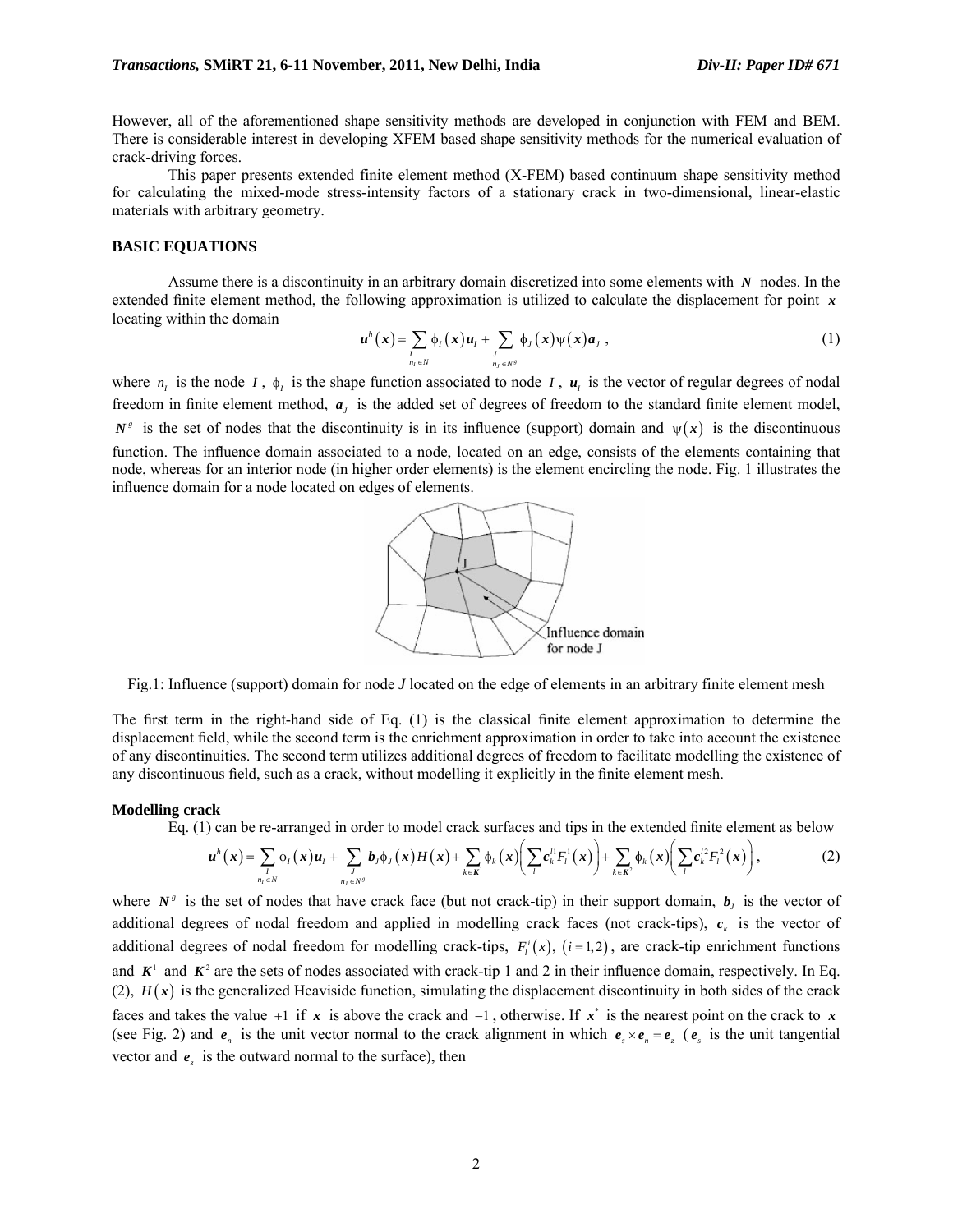$$
H(x) = \begin{cases} +1 & \text{if } (x-x^*)e_n > 0 \\ -1 & \text{otherwise} \end{cases}
$$
(3)  

$$
x^* = \begin{cases} e_x e_n \\ e_x e_n \\ e_x \end{cases}
$$

Fig.3: Node selection for enrichment; nodes marked by triangles are enriched by crack-tip functions and the circled ones are enriched by the Heaviside function

## **Crack-tip enrichment functions for orthotropic linear-elastic media**

In LEFM, the asymptotic near tip displacement field  ${\bf u} = \{u_1, u_2\}^T$  for orthotropic materials is given by

$$
u_{1} = K_{1}\sqrt{\frac{2r}{\pi}} \text{Re}\left[\frac{1}{\mu_{1}-\mu_{2}}\left\{\mu_{1}p_{2}\sqrt{\cos\theta+\mu_{2}\sin\theta}-\mu_{2}p_{1}\sqrt{\cos\theta+\mu_{1}\sin\theta}\right\}\right] +
$$
\n
$$
K_{1}\sqrt{\frac{2r}{\pi}} \text{Re}\left[\frac{1}{\mu_{1}-\mu_{2}}\left\{p_{2}\sqrt{\cos\theta+\mu_{2}\sin\theta}-p_{1}\sqrt{\cos\theta+\mu_{1}\sin\theta}\right\}\right]
$$
\n
$$
u_{2} = K_{1}\sqrt{\frac{2r}{\pi}} \text{Re}\left[\frac{1}{\mu_{1}-\mu_{2}}\left\{\mu_{1}q_{2}\sqrt{\cos\theta+\mu_{2}\sin\theta}-\mu_{2}q_{1}\sqrt{\cos\theta+\mu_{1}\sin\theta}\right\}\right] +
$$
\n
$$
K_{1}\sqrt{\frac{2r}{\pi}} \text{Re}\left[\frac{1}{\mu_{1}-\mu_{2}}\left\{q_{2}\sqrt{\cos\theta+\mu_{2}\sin\theta}-q_{1}\sqrt{\cos\theta+\mu_{1}\sin\theta}\right\}\right]
$$
\n(5)

where Re denotes the real part of the statement and  $K_I$  and  $K_I$  are stress intensity factors (SIFs) for mode I and mode II, respectively.  $p_k$  and  $q_k$  are defined as

$$
p_k = a_{11}\mu_k^2 + a_{12} - a_{16}\mu_k, \quad q_k = a_{12}\mu_k + \frac{a_{22}}{\mu_k} - a_{26}, \tag{6}
$$

where

$$
a_{\alpha\beta} = s_{ijkl} \quad \text{if } \alpha, \beta \le 3
$$
\n
$$
a_{\alpha\beta} = 2s_{ijkl} \quad \text{if either } \alpha \text{ or } \beta \le 3, \quad \alpha = \begin{cases} i & \text{if } i = j \\ 9 - i - j & \text{if } i \ne j \end{cases}, \quad \beta = \begin{cases} k & \text{if } k = l \\ 9 - k - l & \text{if } k \ne l \end{cases} \tag{7}
$$

with  $s_{ijkl}$  being fourth-order compliance tensor, and  $\mu_1$ ,  $\bar{\mu}_1$  and  $\mu_2$ ,  $\bar{\mu}_2$  occur in conjugate pairs which are the roots of

$$
a_{11}\mu^4 - 2a_{16}\mu^3 + (2a_{12} + a_{66})\mu^2 - 2a_{26}\mu + a_{22} = 0.
$$
 (8)

With the purpose of extracting the crack-tip functions, Eqs. (4) and (5) are transformed into a simpler and practical form. Two auxiliary complex variables, which are the square of main fields in Equations Eqs. (4) and (5), are introduced in polar forms

$$
Z_k^{aux} = r_k e^{i\theta_k} = r(\cos\theta + \mu_k \sin\theta), \qquad (9)
$$

with

$$
r_{k} = rg_{k}(\theta), \quad g_{k}(\theta) = \sqrt{(\cos\theta + \mu_{kx}\sin\theta)^{2} + (\mu_{ky}\sin\theta)^{2}}, \quad \theta_{k} = \arctan\left(\frac{\mu_{ky}\sin\theta}{\cos\theta + \mu_{kx}\sin\theta}\right).
$$
 (10)

Thereafter, one can rewrite the imaginary and real parts of the main field of Eqs. (4) and (5),  $\sqrt{\cos \theta + \mu_k \sin \theta}$ ,  $(k = 1,2)$ , as

Im
$$
\left(\sqrt{Z_k^{aux}}\right) = r^{1/2} \sqrt{g_k(\theta)} \sin \frac{\theta_k}{2}, \quad (k = 1, 2), \quad \text{Re}\left(\sqrt{Z_k^{aux}}\right) = r^{1/2} \sqrt{g_k(\theta)} \cos \frac{\theta_k}{2}, \quad (k = 1, 2), \tag{11}
$$

Crack-tip enrichment functions are obtained using Equations Eqs. (4), (5), (10) and (11) as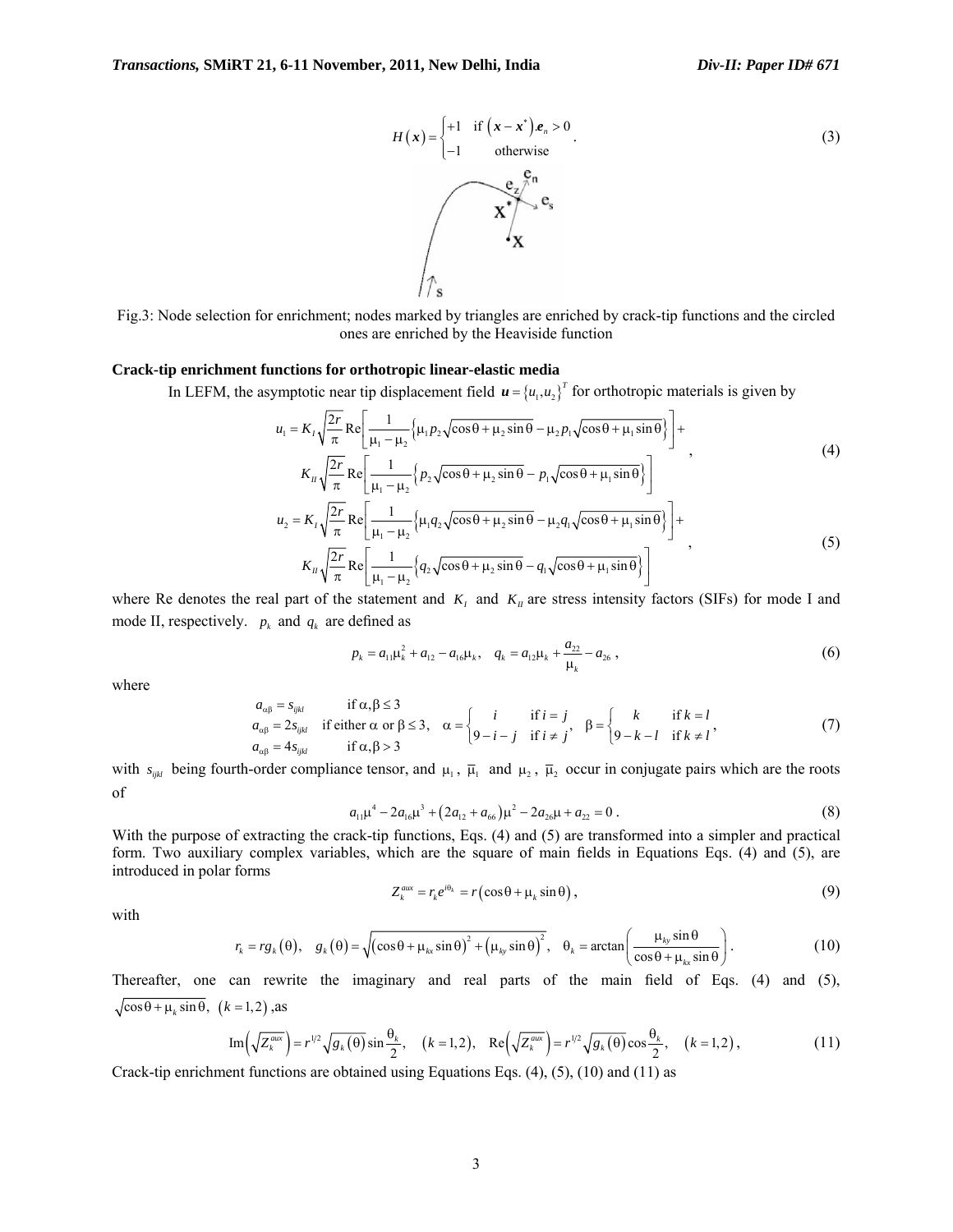$$
\left\{F_{i}(r,\theta)\right\}_{i=1}^{4} = \left\{\sqrt{r}\cos\frac{\theta_{1}}{2}\sqrt{g_{1}(\theta)}, \sqrt{r}\cos\frac{\theta_{2}}{2}\sqrt{g_{2}(\theta)}, \sqrt{r}\sin\frac{\theta_{1}}{2}\sqrt{g_{1}(\theta)}, \sqrt{r}\sin\frac{\theta_{2}}{2}\sqrt{g_{2}(\theta)}\right\}.
$$
 (12)

## **SHAPE SENSITIVITY ANALYSIS**

#### **Velocity Field**

 Consider a general three-dimensional body with a specific configuration, referred to as the initial (reference) configuration, with domain Ω, boundary Γ, and a body material point identified by position vector  $x \in \Omega$ . Consider the body's motion from an initial configuration with domain  $\Omega$  and boundary Γ into a perturbed configuration with domain  $\Omega$ <sub>τ</sub> and boundary Γ<sub>τ</sub>,. This process can be expressed as

$$
Tx \to x_{\tau}, \quad x \in \Omega \;, \tag{13}
$$

where  $x<sub>\tau</sub>$  is the position vector of the material point in the perturbed configuration, *T* is a transformation mapping, and  $\tau \in \mathbb{R}^+$  is a scalar, fictitious, time-like parameter denoting the amount of shape change, with

$$
x_{\tau} = T(x, \tau) \n\Omega_{\tau} = T(\Omega, \tau) . \n\Gamma_{\tau} = T(\Gamma, \tau)
$$
\n(14)

A velocity field can then be defined as

$$
v(x_{\tau}, \tau) = \frac{dx_{\tau}}{d\tau} = \frac{dT(x, \tau)}{d\tau} = \frac{\partial T(x, \tau)}{\partial \tau}.
$$
 (15)

In the neighborhood of the initial time  $\tau = 0$ , assuming a regularity hypothesis and ignoring high-order terms,

$$
x_{\tau} = T(x,\tau) = T(x,0) + \tau \frac{\partial T(x,0)}{\partial \tau} + O(\tau^2) \approx x + \tau v(x,0),
$$
\n(16)

where  $x = T(x,0)$ . For the rest of this paper, the velocity field  $v(x,0)$  will be denoted by  $V(x)$  or *V*. Thus, a velocity field characterizes the direction of domain variation, which implies that for a given  $V(x)$ , the shape change of  $Ω$  is uniquely controlled by the scalar parameter τ.

#### **Sensitivity Analysis**

The variational governing equation for a linear-elastic, solid with domain  $\Omega$  can be formulated as

$$
a_{\Omega}(z,\overline{z}) = \ell_{\Omega}(\overline{z}), \quad \text{for all } \overline{z} \in \mathbf{Z}, \tag{17}
$$

where *z* and  $\bar{z}$  are the actual and virtual displacement fields of the structure, respectively, **Z** is the space of kinematically admissible virtual displacements, and  $a_0(z,\overline{z})$  and  $\ell_0(\overline{z})$  are energy bilinear and load linear forms, respectively. The subscript  $\Omega$  in Eq. (17) is used to indicate the dependency of the governing equation on the shape of the structural domain. If  $z(x)$  represents the displacement at  $x = x + \tau V(x)$  of the perturbed domain, the pointwise material derivative at  $x \in \Omega$  is defined as

$$
\dot{z}(x) = \lim_{\tau \to 0} \left[ \frac{z_{\tau}(x + \tau V(x)) - z(x)}{\tau} \right] = z'(x) + \nabla z^{T} V(x), \qquad (18)
$$

where

$$
z' = \lim_{\tau \to 0} \left[ \frac{z_{\tau}(x) - z(x)}{\tau} \right],\tag{19}
$$

is the partial derivative of *z* and  $\boldsymbol{\nabla} = {\partial/\partial x_1, \partial/\partial x_2, \partial/\partial x_3}^T$  is the vector of gradient operators.

If no body forces are involved, the variational equation (Eq. (17)) can be written as

$$
a_{\Omega}(z,\overline{z}) = \int_{\Omega} \sigma_{ij}(z) \varepsilon_{ij}(\overline{z}) d\Omega = \ell_{\Omega}(\overline{z}) = \int_{\Gamma} T_i \overline{z}_i d\Gamma , \qquad (20)
$$

where  $\sigma_{ii}(z)$  and  $\varepsilon_{ii}(\overline{z})$  are components of the stress and strain tensors of the displacement *z* and virtual displacement  $\overline{z}$ , respectively,  $T_i$  is the *i*th component of the surface traction, and  $\overline{z}_i$  is the *i*th component of  $\overline{z}$ . Taking the material derivative of both sides of Eq. (20), it can be shown that

$$
a_{\Omega}(\dot{z},\overline{z}) = \ell'_{V}(\overline{z}) - a'_{V}(z,\overline{z}), \ \ \forall \ \overline{z} \in \mathbb{Z}, \tag{21}
$$

where the subscript *V* indicates the dependency of the terms on the velocity field. The terms  $\ell'_v(\bar{z})$  and  $a'_v(z,\bar{z})$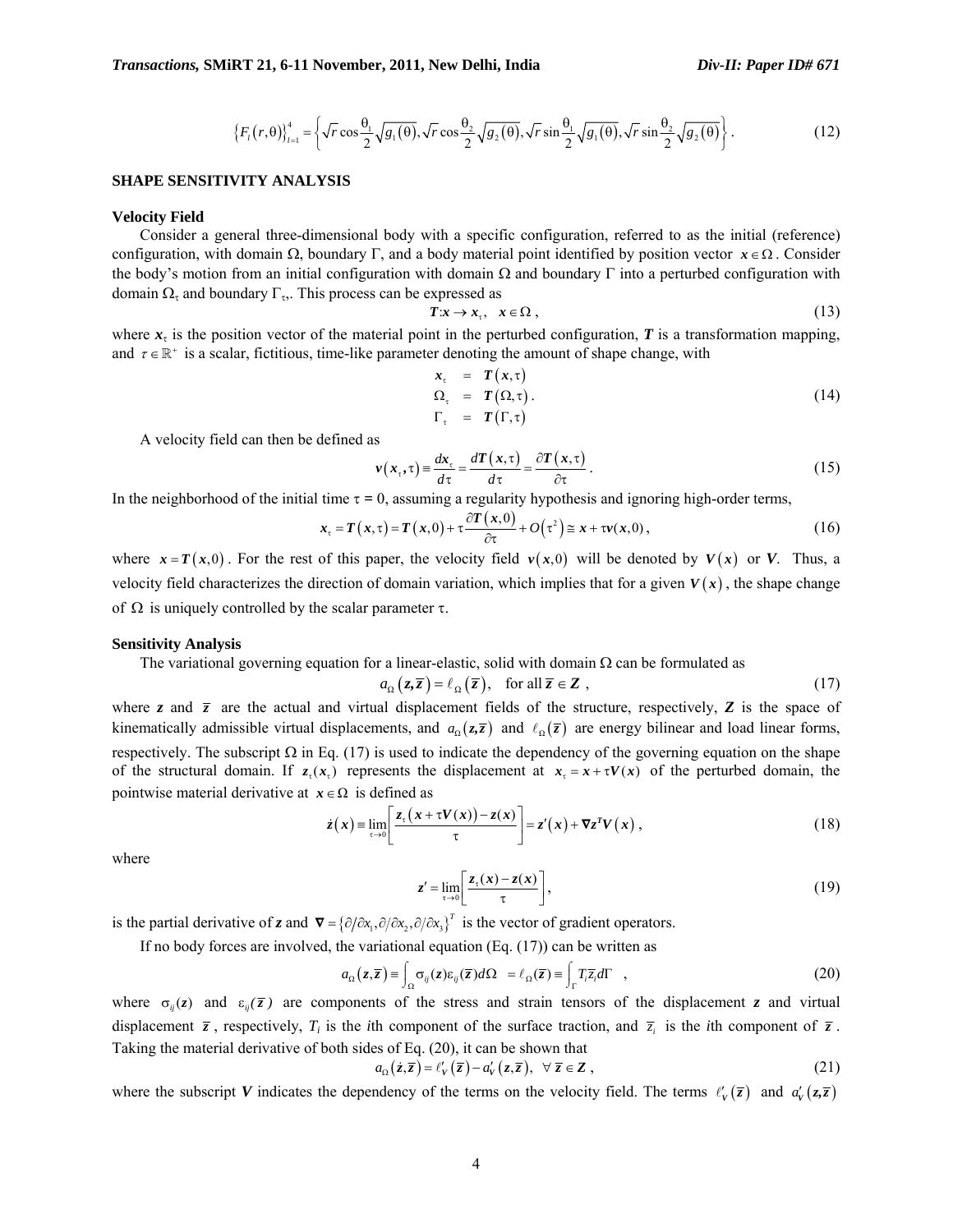can be further derived as

$$
\ell'_{\mathbf{v}}(\overline{z}) = \int_{\Gamma} \left\{ -T_i \left( \overline{z}_{i,j} V_j \right) + \left[ \left( T_i \overline{z}_i \right),_{j} n_j + \kappa_{\Gamma} \left( T_i \overline{z}_i \right) \right] \left( V_i n_i \right) \right\} d\Gamma \quad , \tag{22}
$$

and

$$
a'_{V}(z,\overline{z}) = -\int_{\Omega} \left[ \epsilon_{ij}(z) D_{ijkl}(x) (\overline{z}_{k,m} V_{m,l}) + \epsilon_{ij}(\overline{z}) D_{ijkl}(x) (\overline{z}_{k,m} V_{m,l}) - \right] d\Omega, \qquad (23)
$$

where *n<sub>i</sub>* is the *i*th component of unit normal vector *n*,  $\kappa_r$  is the curvature of the boundary,  $z_{i,j} = \partial z_i / \partial x_j$ ,  $\overline{z}_{i,j} = \partial \overline{z}_i / \partial x_j$ ,  $V_{i,j} = \partial V_i / \partial x_j$ ,  $D_{ijkl}(x)$  is a component of the constitutive tensor.

## **SHAPE SENSITIVITY METHOD FOR FRACTURE ANALYSIS**

 Consider an arbitrary, two-dimensional cracked body of crack length *a*, with unit thickness subjected to an arbitrary loading. The total potential energy  $\Pi$  of the system in the absence of body forces is

$$
\Pi = \frac{1}{2} \int_{\Omega} \varepsilon_{ij}(z) D_{ijkl} \varepsilon_{kl}(z) d\Omega - \int_{\Gamma} T_i z_i d\Gamma \quad , \tag{24}
$$

where, for two-dimensional linear elastic material models,  $D_{ijkl}$ , are the components of the constant elasticity matrix

$$
D = \begin{bmatrix} E & 1 & v & 0 \\ v & 1 & 0 & 0 \\ 0 & 0 & \frac{1-v}{2} & 0 \end{bmatrix}, \text{ for plane stress}
$$
  
\n
$$
D = \begin{bmatrix} 1-v & v & 0 \\ v & 1-v & 0 \\ \frac{E}{[1+v][1-2v]} & v & 1-v & 0 \\ 0 & 0 & \frac{1-2v}{2} \end{bmatrix}, \text{ for plane strain}
$$
 (25)

By substituting  $\bar{z}$  with  $z$  in Eq. (20) and by using Eq. (24), the following is produced

$$
\Pi = -\frac{1}{2}a_{\Omega}(z, z) \tag{26}
$$

The energy release rate is equal to the derivative of potential energy with respect to the crack area. For a twodimensional cracked structure with unit thickness, the crack area is equal to crack length *a*. Assuming crack length *a* to be the variable of interest, a change in crack area or crack length involves a change in the shape of the cracked continuum. In relation to shape sensitivity theory, such a change implies that the energy release rate is equal to the material derivative of potential energy. Hence, for elastic (linear or nonlinear) solids under mixed-mode loading conditions, the *J*-integral, which is equal to the energy release rate, can be derived as

$$
J \equiv -\dot{\Pi} = \frac{1}{2} \Big[ a_{\Omega} \left( \dot{z}, z \right) + a_{\Omega} \left( z, \dot{z} \right) + a'_{V} \left( z, z \right) \Big], \tag{27}
$$

where the overdot indicates a material derivative. If (1) velocity field  $V(x)$  is defined such that traction-loading boundary Γ is fixed, *i.e.*,  $V(x) = 0$  on the traction-loading boundary Γ; and (2)  $\bar{z}$  is replaced with *z* in Eq. (21), noting that  $a_{\Omega}(\dot{z}, z) = a_{\Omega}(z, \dot{z}) = -a'_{V}(z, z)$ , then

$$
J = -\frac{1}{2}a'_{V}(z, z).
$$
 (28)

Substituting the expression of  $a'_{\nu}(z, z)$  from Eq. (23), leads to

$$
J = \frac{1}{2} \int_{\Omega} \left[ \sigma_{ij} (z) \left( z_{i,k} V_{k,j} \right) + \sigma_{ij} (z) \left( z_{i,k} V_{k,j} \right) - \sigma_{ij} (z) \varepsilon_{ij} (z) \operatorname{div} V \right] d\Omega \quad . \tag{29}
$$

Defining  $W = \sigma_{ij} \epsilon_{ij}/2$  as the strain energy density and  $V(x) = (V_1(x), 0)^T$  as the velocity field, with  $V_1(x)$  having a value of *unity* at the crack tip, *zero* along the boundary of the domain, and arbitrary elsewhere, the following is produced

$$
J = \int_{\Omega} \left( \sigma_{ij} \frac{\partial z_i}{\partial x_1} - W \delta_{1j} \right) \frac{\partial V_1}{\partial x_j} d\Omega, \tag{30}
$$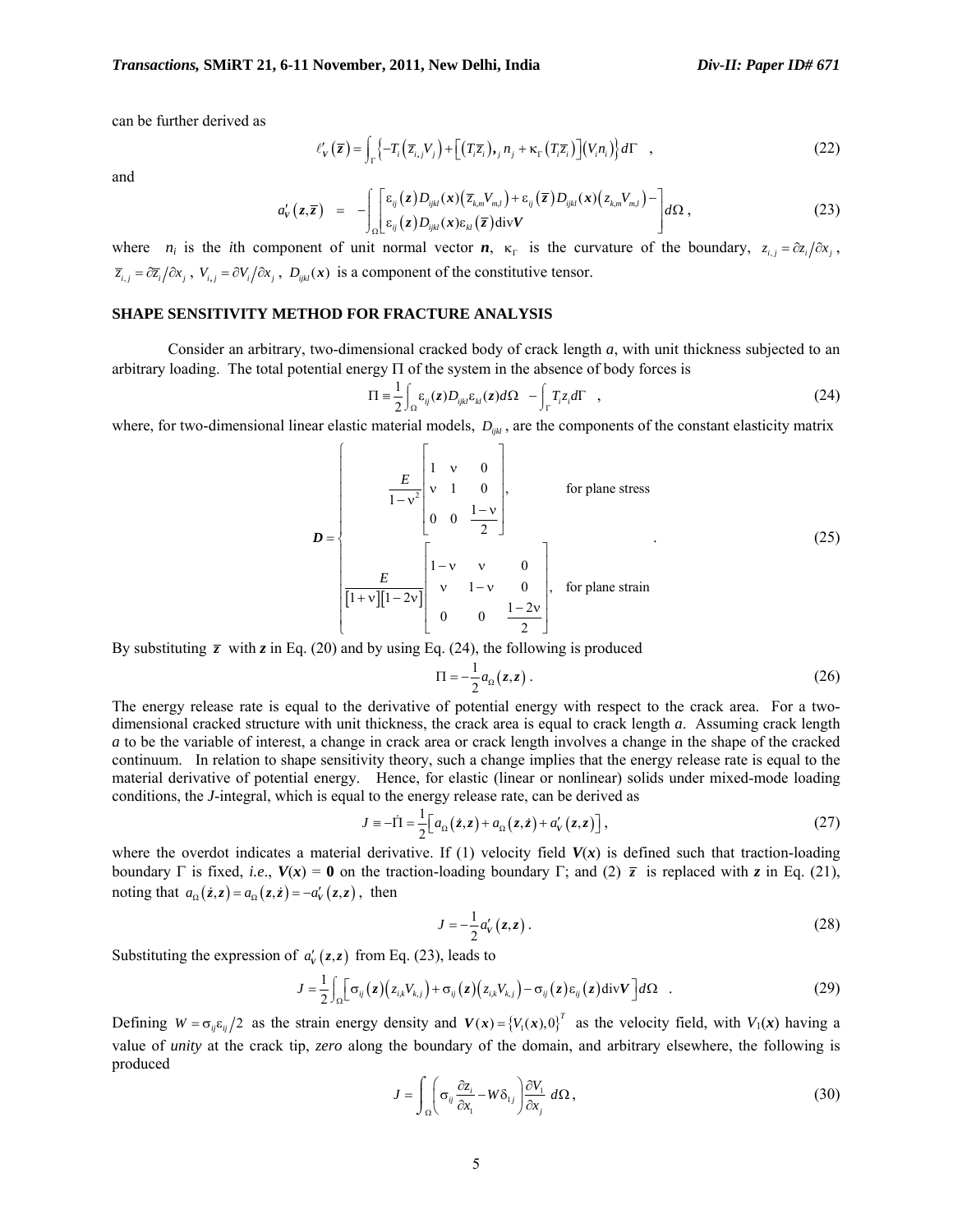which is the same as the traditional domain form of the *J*-integral, with *V*, taking the place of *weight function*  $q$ . Hence, weight function *q* can be considered the virtual change in crack length, having a value of *unity* at the crack tip, *zero* along the boundary of the domain, and arbitrary elsewhere.

 Now, consider two independent equilibrium states of the cracked body. Let state 1 correspond to the *actual* state for given boundary conditions, and let state 2 correspond to an *auxiliary* state, which can be either mode-I or mode-II near crack tip displacement and stress fields. Superposition of these two states leads to another equilibrium state (state *S*) for which the total potential energy  $\Pi^{(s)}$  is

$$
\Pi^{(s)} = \frac{1}{2} \int_{\Omega} \varepsilon_{ij} (z^{(1)} + z^{(2)}) D_{ijkl} \varepsilon_{kl} (z^{(1)} + z^{(2)}) d\Omega - \int_{\Gamma} \left( T_i^{(1)} + T_i^{(2)} \right) \left( z_i^{(1)} + z_i^{(2)} \right) d\Gamma , \qquad (31)
$$

where  $z_i^{(1)}$ ,  $T_i^{(1)}$  are the components of displacement and external force vectors, respectively, of the *actual* state for given boundary conditions, and  $z_i^{(2)}$ ,  $T_i^{(2)}$  are the components of displacement and external force vectors, respectively, of the *auxiliary* state. By using the divergence theorem,

$$
\int_{\Gamma} \left(T_i^{(1)}\right) \left(z_i^{(1)}\right) d\Gamma = \int_{\Omega} \varepsilon_{ij} (z^{(1)}) D_{ijkl} \varepsilon_{kl} (z^{(1)}) d\Omega , \quad \int_{\Gamma} \left(T_i^{(2)}\right) \left(z_i^{(2)}\right) d\Gamma = \int_{\Omega} \varepsilon_{ij} (z^{(2)}) D_{ijkl} \varepsilon_{kl} (z^{(2)}) d\Omega ,
$$
\n
$$
\int_{\Gamma} \left(T_i^{(1)}\right) \left(z_i^{(2)}\right) d\Gamma = \int_{\Omega} \varepsilon_{ij} (z^{(1)}) D_{ijkl} \varepsilon_{kl} (z^{(2)}) d\Omega , \quad \int_{\Gamma} \left(T_i^{(2)}\right) \left(z_i^{(1)}\right) d\Gamma = \int_{\Omega} \varepsilon_{ij} (z^{(2)}) D_{ijkl} \varepsilon_{kl} (z^{(1)}) d\Omega ,
$$
\n(32)

which, when applied to the expanded form of Eq. 31 yields

$$
\Pi^{(S)} = \Pi^{(1)} + \Pi^{(2)} + \Pi^{(1,2)},\tag{33}
$$

where

$$
\Pi^{(1)} = -\frac{1}{2}a_{\Omega}\left(z^{(1)}, z^{(1)}\right), \quad \Pi^{(2)} = -\frac{1}{2}a_{\Omega}\left(z^{(2)}, z^{(2)}\right), \quad \Pi^{(1,2)} = -\frac{1}{2}a_{\Omega}\left(z^{(1)}, z^{(2)}\right) - \frac{1}{2}a_{\Omega}\left(z^{(2)}, z^{(1)}\right),\tag{34}
$$

are various potential energies with

$$
a_{\Omega}\left(\mathbf{z}^{(i)},\mathbf{z}^{(j)}\right) = \int_{\Omega} \varepsilon_{ij}(\mathbf{z}^{(i)}) D_{ijkl} \varepsilon_{kl}(\mathbf{z}^{(j)}) d\Omega \quad ; i, j = 1, 2 \ . \tag{35}
$$

Hence, the *J*-integral for the superposed state, denoted by  $J^{(s)}$ , can be obtained as

$$
J^{(s)} = -\dot{\Pi}^{(s)} = -\dot{\Pi}^{(1)} - \dot{\Pi}^{(2)} - \dot{\Pi}^{(1,2)}.
$$
\n(36)

Again, if the velocity field is defined such that  $V(x) = 0$  on the traction-loading boundary Γ and under similar considerations,  $a_{\Omega}(\dot{z}^{(i)}, z^{(j)}) = a_{\Omega}(\dot{z}^{(i)}, \dot{z}^{(j)}) = -a'_{V}(\dot{z}^{(i)}, z^{(j)})$ ; *i*, *j* = 1, 2, yielding

$$
J^{(s)} = -\frac{1}{2} a'_V \left( z^{(1)}, z^{(1)} \right) - \frac{1}{2} a'_V \left( z^{(2)}, z^{(2)} \right) - \frac{1}{2} a'_V \left( z^{(1)}, z^{(2)} \right) - \frac{1}{2} a'_V \left( z^{(2)}, z^{(1)} \right). \tag{37}
$$

On further expansion,  $J^{(s)}$  can be decomposed to

$$
J^{(S)} = J^{(1)} + J^{(2)} + M^{(1,2)},
$$
\n(38)

where

$$
J^{(1)} = -\dot{\Pi}^{(1)} = -\frac{1}{2}a'_{V}\left(z^{(1)}, z^{(1)}\right), \quad J^{(2)} = -\dot{\Pi}^{(2)} = -\frac{1}{2}a'_{V}\left(z^{(2)}, z^{(2)}\right),\tag{39}
$$

are the *J*-integrals for states 1 and 2, respectively, noting that  $a'_v(z^{(i)}, z^{(2)}) = a'_v(z^{(2)}, z^{(i)})$ ,

$$
M^{(1,2)} = -\dot{\Pi}^{(1,2)} = -a_V' \left( z^{(1)}, z^{(2)} \right),\tag{40}
$$

is the mutual potential energy release rate. From Eq. (23) it follows

$$
M^{(1,2)} = \int_{\Omega} \left[ \sigma_{ij} \left( z^{(1)} \right) \frac{\partial z_i^{(2)}}{\partial x_1} + \sigma_{ij} \left( z^{(2)} \right) \frac{\partial z_i^{(1)}}{\partial x_1} - W^{(1,2)} \delta_{ij} \right] \frac{\partial V_1}{\partial x_j} d\Omega , \tag{41}
$$

where  $W^{(1,2)} = \left[ \sigma_{ij} (z^{(1)}) \varepsilon_{ij} (z^{(2)}) + \sigma_{ij} (z^{(2)}) \varepsilon_{ij} (z^{(1)}) \right] / 2$  is the mutual strain energy density.

#### **Stress Intensity Factors**

For linear-elastic solids, the  $\tilde{J}$ -integral also represents the energy release rate and, as a result,

$$
\tilde{J} = \alpha_{11} K_I^2 + \alpha_{12} K_I K_{II} + \alpha_{22} K_{II}^2 , \qquad (42)
$$

where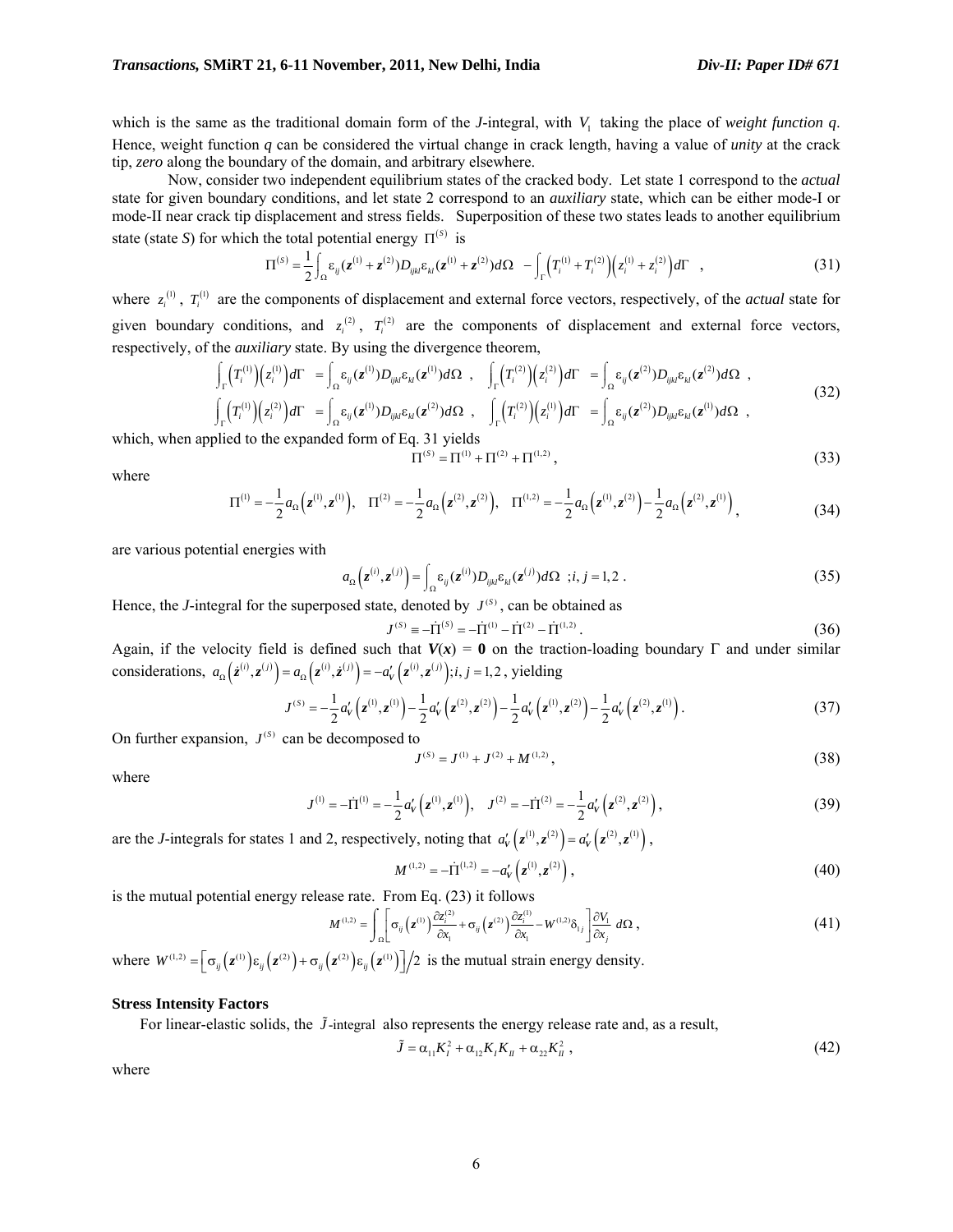#### *Transactions,* **SMiRT 21, 6-11 November, 2011, New Delhi, India** *Div-II: Paper ID# 671*

$$
\alpha_{11} = -\frac{a_{22}}{2} \operatorname{Im} \left( \frac{\mu_1 + \mu_2}{\mu_1 \mu_2} \right), \quad \alpha_{22} = \frac{a_{11}}{2} \operatorname{Im} (\mu_1 + \mu_2), \quad \alpha_{12} = -\frac{a_{22}}{2} \operatorname{Im} \left( \frac{1}{\mu_1 \mu_2} \right) + \frac{a_{11}}{2} \operatorname{Im} (\mu_1 \mu_2).
$$
 (43)

Regardless of how the auxiliary fields are defined, when Eq. (42) is applied to states 1, 2, and *S*, the following is produced

$$
\tilde{J}^{(1)} = \alpha_{11} K_I^{(1)2} + \alpha_{12} K_I^{(1)} K_{II}^{(1)} + \alpha_{22} K_{II}^{(1)2}, \quad \tilde{J}^{(2)} = \alpha_{11} K_I^{(2)2} + \alpha_{12} K_I^{(2)} K_{II}^{(2)} + \alpha_{22} K_{II}^{(2)2}, \tag{44}
$$

and

$$
\tilde{J}^{(s)} = \alpha_{11} (K_1^{(1)} + K_1^{(2)})^2 + \alpha_{12} (K_1^{(1)} + K_1^{(2)}) (K_1^{(1)} + K_1^{(2)}) + \alpha_{22} (K_1^{(1)} + K_1^{(2)})^2
$$
\n
$$
= \frac{\alpha_{11} K_1^{(1)2} + \alpha_{12} K_1^{(1)} K_1^{(1)} + \alpha_{22} K_1^{(1)2} + \alpha_{11} K_1^{(2)2} + \alpha_{12} K_1^{(2)} K_1^{(2)} + \alpha_{22} K_1^{(2)2}}{2\alpha_{11} K_1^{(1)} K_1^{(2)} + \alpha_{12} (K_1^{(1)} K_1^{(2)} + K_1^{(2)} K_1^{(1)}) + 2\alpha_{22} K_1^{(1)} K_1^{(2)}}
$$
\n
$$
= \tilde{J}^{(1)} + \tilde{J}^{(2)} + 2\alpha_{11} K_1^{(1)} K_1^{(2)} + \alpha_{12} (K_1^{(1)} K_1^{(2)} + K_1^{(2)} K_1^{(1)}) + 2\alpha_{22} K_1^{(1)} K_1^{(2)}
$$
\n
$$
(45)
$$

By comparing Eqs. (38) and (45), the following can be obtained

$$
\tilde{M}^{(1,2)} = 2\alpha_{11} K_I^{(1)} K_I^{(2)} + \alpha_{12} \left( K_I^{(1)} K_{II}^{(2)} + K_I^{(2)} K_{II}^{(1)} \right) + 2\alpha_{22} K_{II}^{(1)} K_{II}^{(2)}.
$$
\n(46)

If a similar procedure is followed and the intensity of the auxiliary state is judiciously chosen, then the SIFs for orthotropic materials can derived as

$$
M^{(1,I)} = 2\alpha_{11}K_I^{(1)} + \alpha_{12}K_{II}^{(1)}, \quad M^{(1,I)} = \alpha_{12}K_I^{(1)} + 2\alpha_{22}K_{II}^{(1)}\,. \tag{47}
$$

where  $M^{(1, I)}$  and  $M^{(1, II)}$  are the mutual potential energy release rates for modes I and II, respectively and can be evaluated using Eq. (40). Eq. (47) provide a system of linear algebraic equations that can be solved for SIFs  $K_i^{(1)}$  and  $K_M^{(1)}$  under various mixed-mode loading conditions. In general, a numerical method is required for calculating  $M^{(1,I)}$  and  $M^{(1,I)}$ .

 Compared with existing methods, the proposed method has several advantages: (1) the calculation of SIFs is simple and straightforward as it only requires multiplication of displacement vectors and stiffness sensitivity matrices; (2) since Ω*c* is small and the velocity field outside Ω*c* is zero, the method only requires displacement response in Ω*c*, rendering it computationally efficient; (3) the accuracy of SIF estimates is not affected by a lack of smooth transition between mesh resolutions inside and outside Ω*e*, as demonstrated by numerical results; and (4) the method is applicable to multiple interacting cracks even if crack tips are close to one other. Also, in contrast to existing methods, such as the  $J_k^*$ -integral method, there is no need to perform integration along the crack face of the discontinuity (e.g., in calculating  $J_2^*$ ). Hence, the proposed method is also simpler and more efficient than existing methods.

#### **NUMERICAL EXAMPLES**

An orthotropic square plate of dimensions  $2L = 2W = 20$  units with a central crack of length  $2a = 2$  units, investigated earlier by Oztuk and Erdogan [7] is considered. Both crack-face pressure loading, and fixed grip loading (under a constant strain) were considered. Material property data as given in Oztuk and Erdogan [7] are employed for XFEM analysis. Two different values of the shear parameter  $\kappa = -0.25$  and 5.0 are employed. Normalized stress intensity factors  $K_I(a)/(\sigma_0\sqrt{\pi a})$  and  $K_I(-a)/(\sigma_0\sqrt{\pi a})$  under uniform crack face pressure loading for  $\kappa =$ −0.25 by the proposed method are respectively 1.0108 and 1.0108, which match very well with reported values of 1.0 and 1.0 by Oztuk and Erdogan [7]. Similarly,  $K_I(a)/(\sigma_0\sqrt{\pi a})$  and  $K_I(-a)/(\sigma_0\sqrt{\pi a})$  under uniform crack face pressure loading for  $\kappa = 5.0$  by the proposed method are respectively 1.0338 and 1.0338, which match very well with reported values of 1.0 and 1.0 by Oztuk and Erdogan [7].

## **SUMMARY AND CONCLUSIONS**

 This paper presents extended finite element method (X-FEM) based continuum shape sensitivity method for calculating the mixed-mode stress-intensity factors of a stationary crack in two-dimensional, linear-elastic materials with arbitrary geometry. The method involves the material derivative concept taken from continuum mechanics, the mutual potential energy release rate, and direct differentiation. The governing variational equation is differentiated prior to discretization. The discrete form of the mutual potential energy release rate is simple and easy to calculate, as it only requires multiplication of displacement vectors and stiffness sensitivity matrices. X-FEM